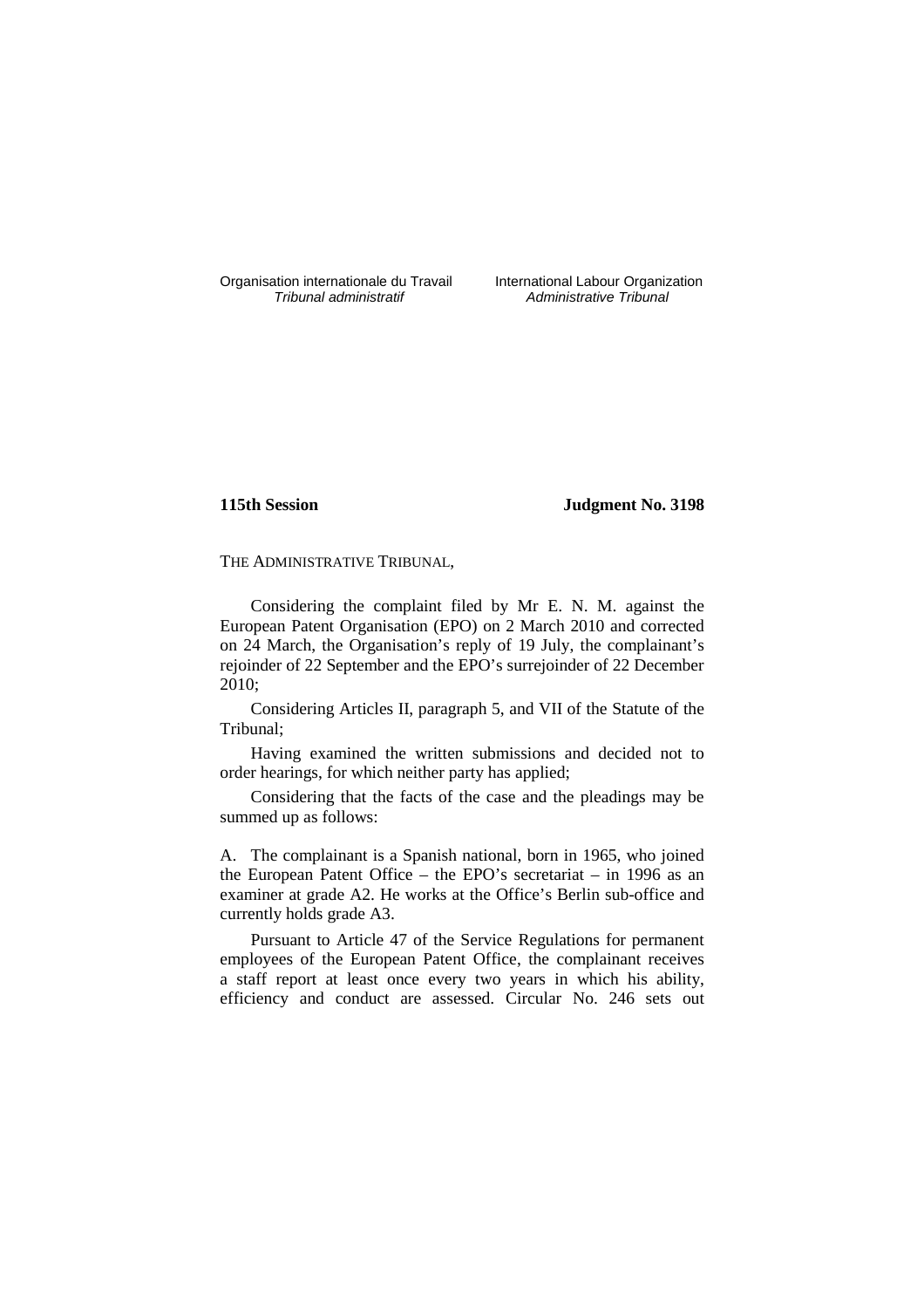"General Guidelines on Reporting", which detail the procedure to be followed by reporting officers in drawing up a staff report, as well as the conciliation procedure to which staff members may resort in the event that a dispute arises in connection with a staff report. At the material time, Section A, paragraph 6, of the Guidelines relevantly provided:

"Discussion between staff member and Reporting Officer at the start of each year, together with regular review and feedback, is an important aspect of management and staff guidance. In particular each staff member should be informed about what is at least required from him to justify a 'good' marking.

A staff member will be notified as early as possible, with confirmation in writing, if he is in danger of receiving an overall marking or a marking for any aspect under review less than 'good' in order to give him a chance to improve before the end of the reporting period  $[...]$ .

On 20 July 2006, after having met with the complainant to discuss his performance, the complainant's reporting officer sent him an e-mail confirming that his productivity during the period January-June 2006 had been insufficient and that this could lead to a marking of "less than good" at the end of the reporting period. He pointed out that in 2005, with a productivity factor of 0.7, the complainant's marking had already been "at the lower part of good", and that his productivity for 2006 was currently well below that level. To enable the complainant to improve his performance, the reporting officer suggested that, for the next three months approximately, he should check his work with a colleague on a regular basis in order to gain advice as to how he might work more efficiently. Both he and his colleague would be credited with sufficient time for that purpose in the electronic workflow monitoring system. The reporting officer also confirmed that he would provide the complainant with the productivity data he had requested concerning other examiners working in his technical field. This e-mail was copied to the Personnel Directorate with a request that it be placed in the complainant's personal file.

In a letter of 7 August, likewise copied to the Personnel Directorate, the complainant contested the reporting officer's

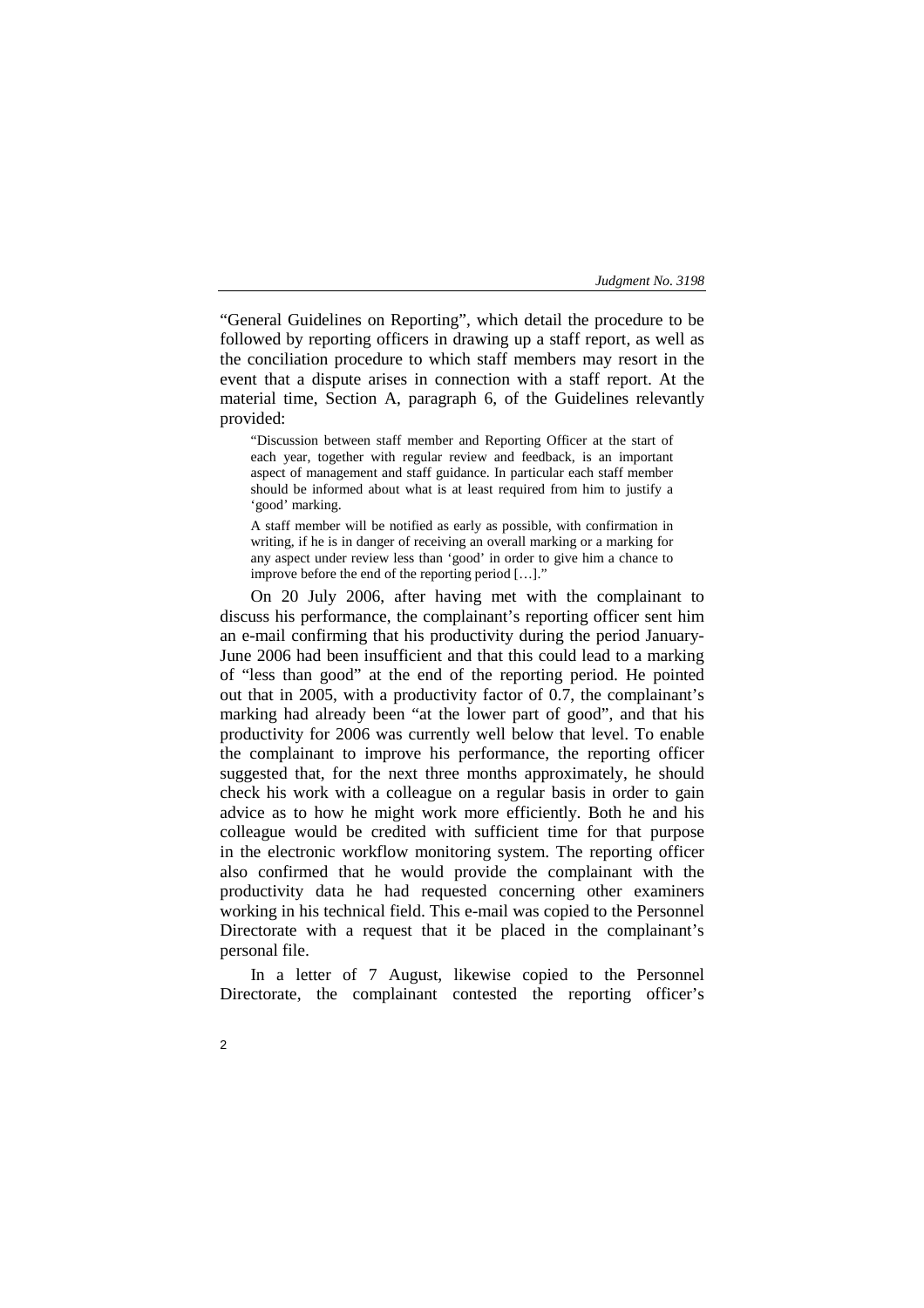3

assessment, which he considered to be unsubstantiated, particularly because the data concerning other examiners had not yet been obtained. Moreover, it appeared to the complainant that the reporting officer had not complied with the Code of Practice of 12 July 2002 concerning the assessment of examiners' productivity, because he had not taken into account the fact that, during the period at issue, the complainant had performed numerous additional duties which did not count towards his productivity factor. The complainant concluded that the reporting officer's warning was null and void and he requested that the e-mail of 20 July be removed from his personal file.

The reporting officer then provided the complainant with the requested productivity data relating to other examiners and invited him to discuss his concerns with him at a second meeting. However, the outcome of that meeting was that the reporting officer reiterated his warning concerning the complainant's productivity in a letter dated 4 September 2006, stating that unless the complainant achieved a productivity factor of 0.8 by the end of the reporting period, he ran the risk of obtaining a marking of "less than good". On 20 September the complainant was informed by the Personnel Directorate that this letter would be placed in his personal file, but not the e-mail of 20 July containing the first warning.

By a letter of 17 October 2006 the complainant submitted an internal appeal to the President of the Office seeking the withdrawal of the warnings concerning his productivity. He claimed material damages on the basis that the presence of an unjustified warning in his personal file could adversely affect his career progression. He also claimed moral damages on the grounds that the warnings had caused him significant stress and that some of the proposed measures to improve his performance were tantamount to compelling him to carry out his work as an examiner in breach of the provisions of the European Patent Convention. He also claimed costs. On 23 October he was informed that, after an initial review of the case, the President considered that his appeal could not be allowed, and that it had therefore been referred to the Internal Appeals Committee for an opinion.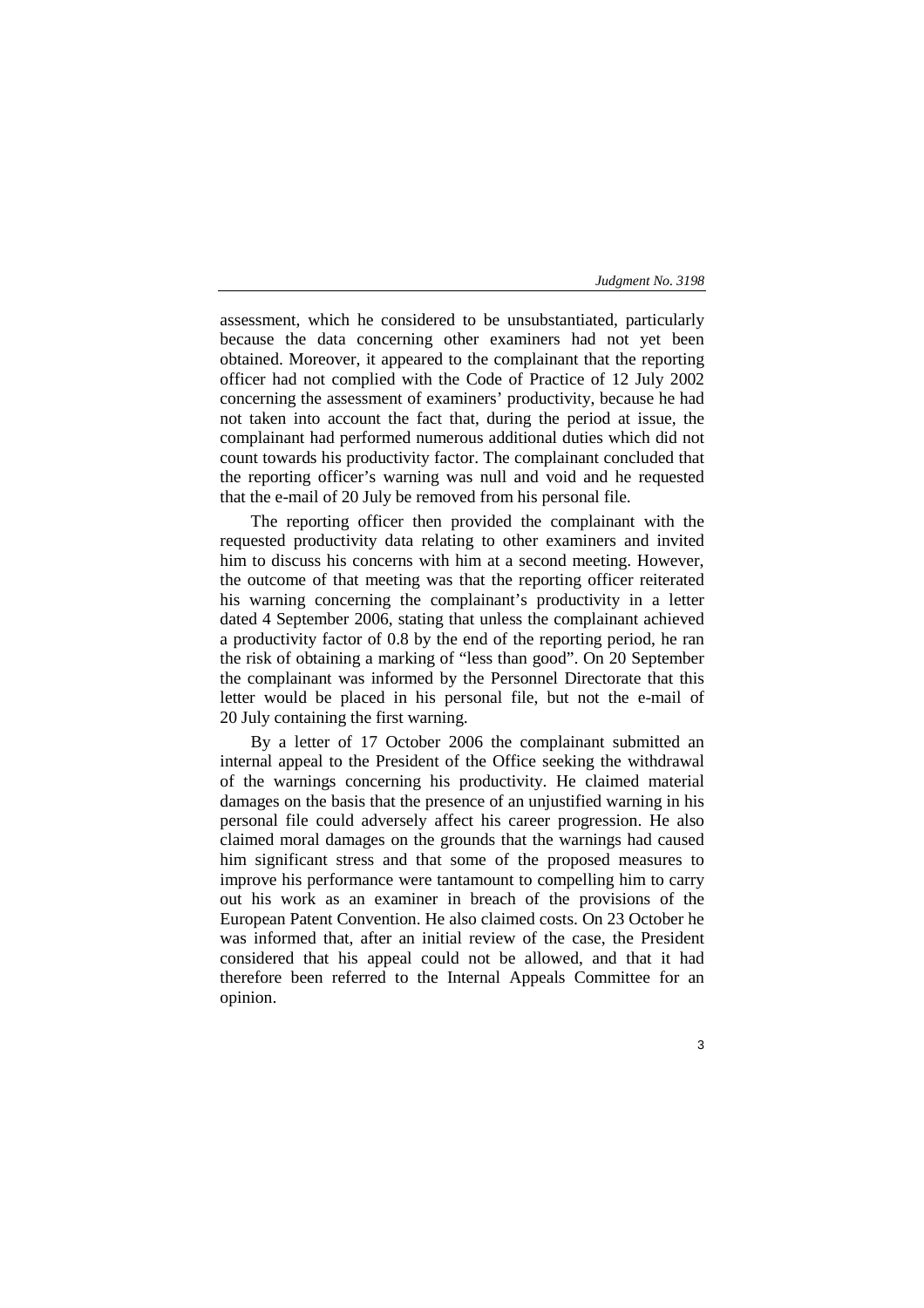The Office argued before the Committee that the complainant's appeal was irreceivable, because it was directed against a decision which had not adversely affected him, the purpose of the warning being to help him improve his performance. It also submitted that the appeal was premature, since the final decision on his performance had not been taken until June 2008, when he had received his staff report for the period at issue. This line of argument was rejected by the Committee, which unanimously held in its opinion of 12 October 2009 that the appeal was receivable because the complainant's interests might be harmed if the warning placed in his personal file were erroneous. Furthermore, in view of the requirement under the General Guidelines on Reporting that a marking less than "good" be preceded by a written warning, once such a warning had been issued, the complainant was adversely affected by it to the extent there was no longer any guarantee that his marking would be at least "good". The members of the Committee disagreed on the merits of the appeal. The majority held that the complainant had not established any flaw in the reporting officer's assessment, nor any breach of the applicable procedures or misuse of authority, and that the appeal should therefore be dismissed as unfounded. The minority, however, concluded that the reporting officer had failed to comply with the above-mentioned Code of Practice and that the target productivity factor of 0.8 was not only excessively high in light of the available statistics but also unrealistic in view of the time frame. The minority recommended that the warning be removed from the complainant's personal file and that he be awarded moral damages and costs.

By a letter of 10 December 2009 the Director of Regulations and Change Management informed the complainant that the President had decided to dismiss his appeal as irreceivable on the grounds that neither the issuing of a warning under Section A, paragraph 6, of the General Guidelines on Reporting nor the placing of such a warning in a staff member's personal file constituted an act adversely affecting the staff member, within the meaning of Article 107(1) of the Service Regulations, against which an appeal would lie. The President also considered that the appeal was premature, since the complainant had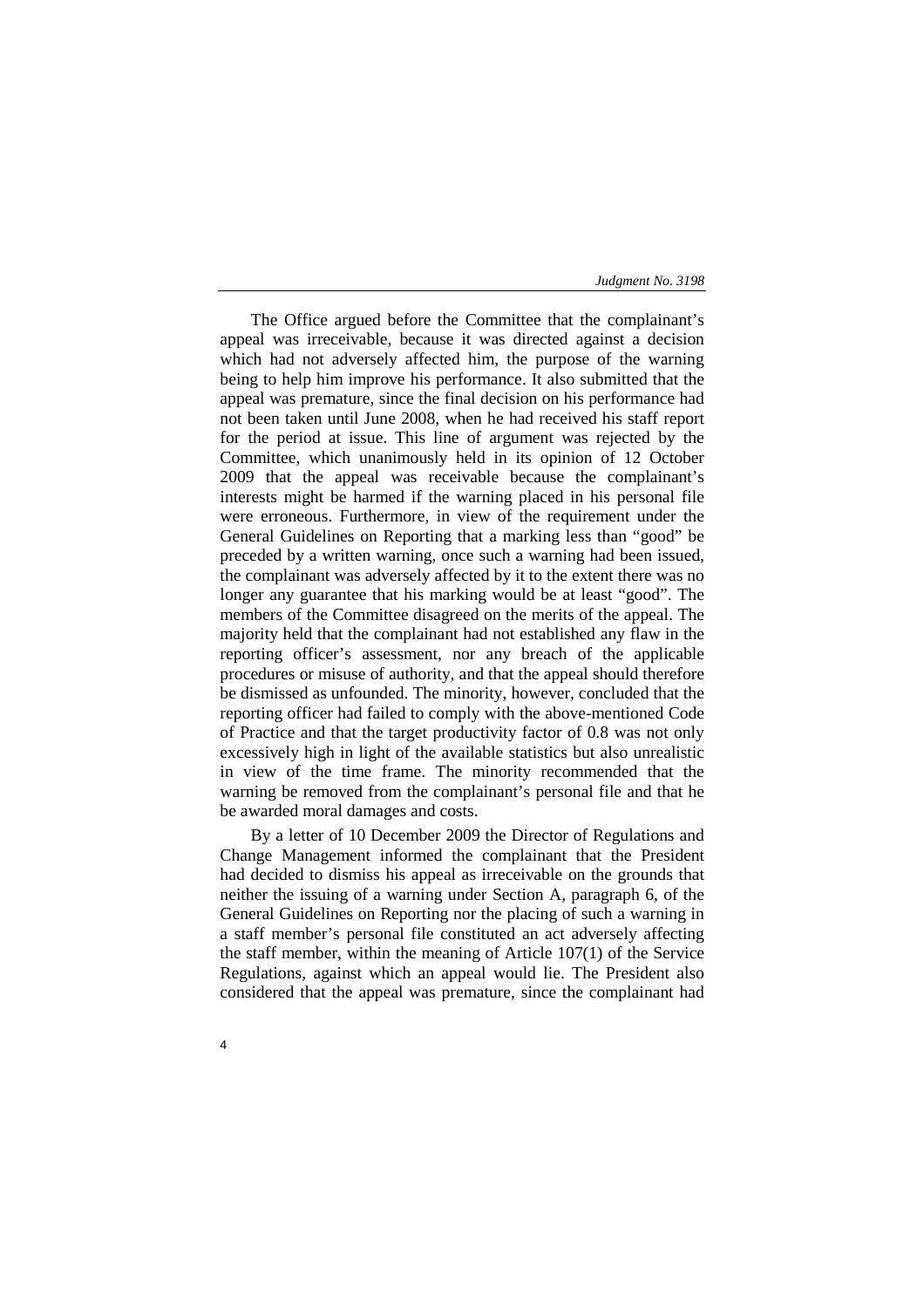filed it without having first availed himself of the conciliation procedure. Regarding the merits of the appeal, the President had decided to follow the majority opinion of the Internal Appeals Committee and to reject the appeal as unfounded in its entirety. That is the impugned decision.

B. The complainant submits that any warning letter placed in a staff member's personal file must comply with the applicable regulations and must be correct in substance, because it will be relevant to decisions on promotion and on selection processes and may therefore have negative consequences for the staff member concerned. In his view, the warning letter of 4 September 2006 was flawed in both respects.

According to the complainant, that warning was based solely on his productivity factor which, at 0.59, was said to be far below the target of 0.8 as well as the average of 0.98 achieved by examiners working in the same technical field in Munich and The Hague. He had already drawn the reporting officer's attention to the fact that his case deviated from the norm, particularly with respect to the range of duties that he performed, and in these circumstances the reporting officer ought to have followed the Code of Practice in assessing his productivity; yet none of the points that he raised was addressed by the reporting officer in his written warning. Moreover, the comparison with examiners in Munich and The Hague was incorrect, because the group of eight examiners on which it was based was too small to constitute a representative sample. The complainant infers from the above that the Code of Practice was not applied at all in his case.

He also contends that, even if it is assumed that the reporting officer did not have to apply the Code of Practice, his assessment of the complainant's productivity did not support the conclusion that he was at risk of obtaining a marking of "less than good" for productivity. Indeed, in light of the available statistical data, the probability of obtaining such a marking was no greater than 12 per cent at the time when the warning was issued. Furthermore, the reporting officer ignored the fact that his productivity was then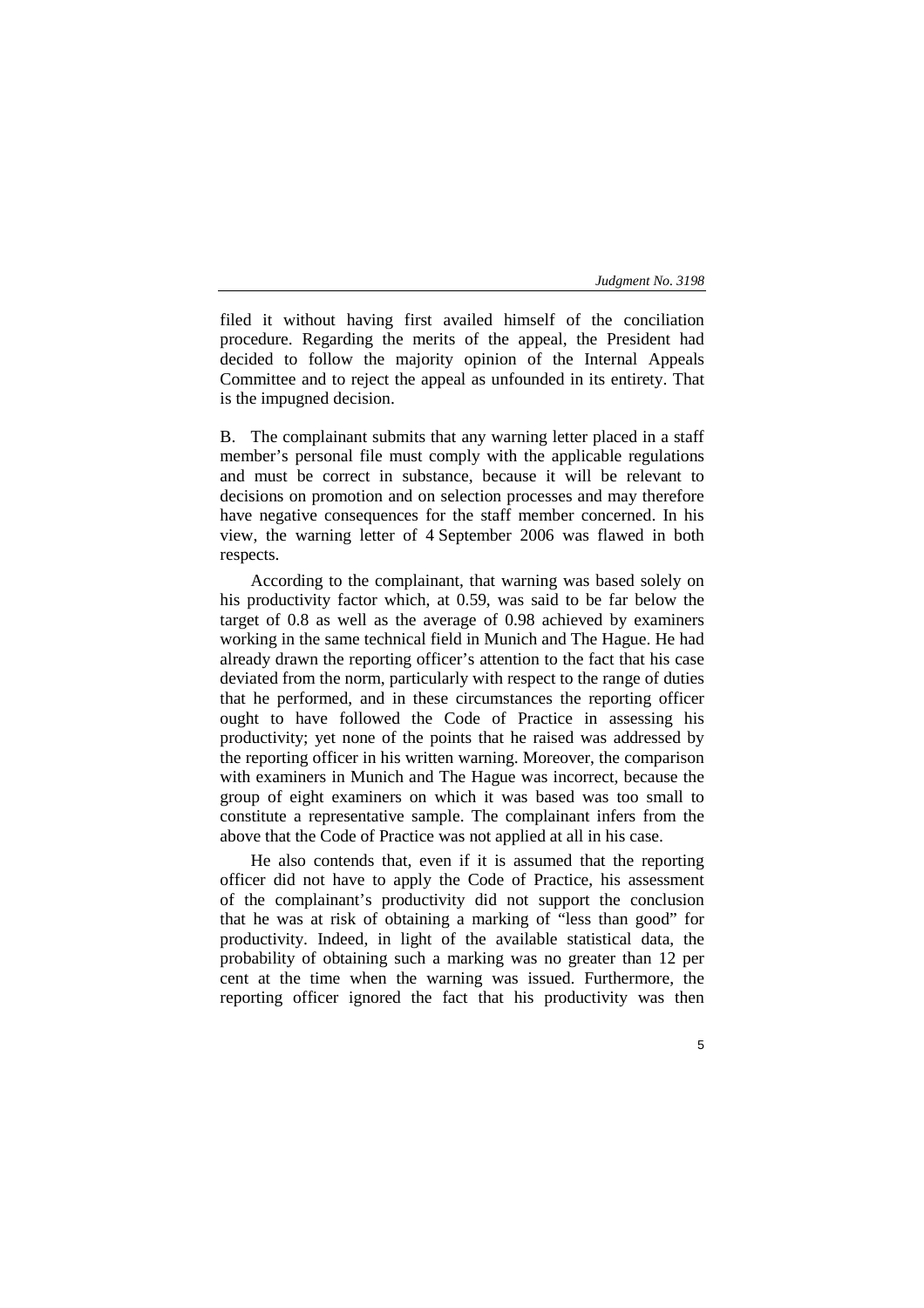following an upward trend, which made it all the less likely that a rating "less than good" would ensue. As for the target productivity factor of 0.8 which he was expected to achieve in order to avoid a rating less than "good", the complainant submits that this figure was far too high, since it corresponded to a marking close to "very good". Noting that the initial warning of 20 July had referred to a productivity rating of 0.7, he points out that this target was arbitrarily raised to 0.8 in the second warning without the slightest justification.

According to the complainant, the proposed measures to help him improve his performance could not have led to increased productivity before the end of the reporting period. Indeed, they could even be viewed as counterproductive insofar as the time spent on them would delay the performance of other tasks without having any positive impact on his productivity rating.

The complainant states that the warning of 4 September caused him considerable stress, particularly because his attempts to explain why his case warranted the application of the Code of Practice were simply ignored. He regrets that the Office has wrongly interpreted the improvement in his productivity that occurred during the second part of the reporting period as a positive effect of the warning.

The complainant asks the Tribunal to order the removal of the warning of 4 September 2006 from his personal file *ex tunc* or, failing that, *ex nunc*. He claims damages in an amount equal to his basic salary for the period July to December 2006, plus 500 euros per month from January 2007 "up to present". He also claims costs.

C. In its reply the EPO submits that the complaint is irreceivable *ratione materiae*, because a notification under Section A, paragraph 6, of the General Guidelines on Reporting does not constitute an act adversely affecting the complainant within the meaning of Article 107(1) of the Service Regulations. Furthermore, at the time when he filed his appeal, no final decision had been taken on his performance in the reporting period at issue, and the appeal was therefore premature. In any case, he had not exhausted the internal remedies available to him, since he had not availed himself of the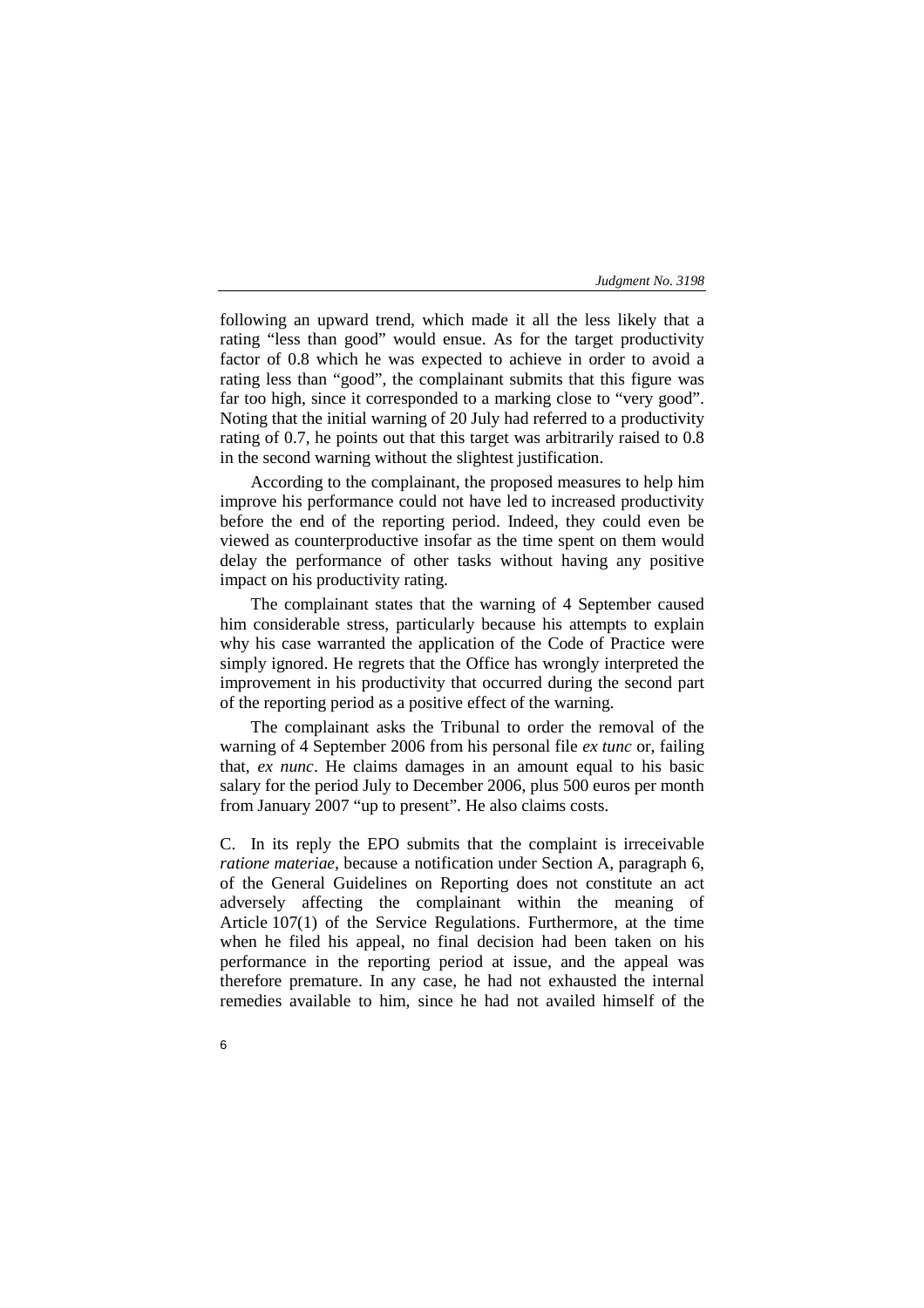7

conciliation procedure provided for in Section D of the General Guidelines on Reporting. In the Organisation's view, as the internal appeal was irreceivable, so too is the present complaint.

On the merits, the EPO recalls that, according to the Tribunal's case law, decisions concerning staff reports involve the exercise of discretion and are therefore subject to only limited review by the Tribunal. It emphasises that in this case the reporting officer had a duty under the General Guidelines on Reporting to issue the disputed warning. According to the Organisation, the reporting officer did apply the Code of Practice, since he took into account the specificities of the complainant's case. However, he did not consider that the complainant's case deviated from the norm, because he was performing the same tasks as his colleagues. Regarding the comparison that was made with other examiners working in the same technical field, the EPO points out that this matter lay within the discretion of the reporting officer and that, in any case, there was no flaw in the choice of a sample group.

The Organisation denies that the measures proposed to improve the complainant's productivity were counterproductive and points out that, even if they were, the warning itself would not be invalid on that account. It argues that even if the measures in question had not achieved their goal immediately in 2006, they would nevertheless have had a positive effect on his staff report for the 2006-2007 period.

The EPO concludes that the inclusion of the disputed warning in the complainant's personal file was entirely justified and that his claim to have it removed *ex tunc* should therefore be rejected. Moreover, it states that the warning has already been deleted from his personal file, so that his claim to have it removed *ex nunc* is moot. It considers that the complainant's claim for damages must be rejected, given that he has not proved that the impugned decision was unlawful or indeed that it caused him any injury, and that his claim for costs should likewise be rejected, since, in its view, his complaint is unfounded.

D. In his rejoinder the complainant states that the arguments raised by the defendant do not lead him to alter the reasoning set out in his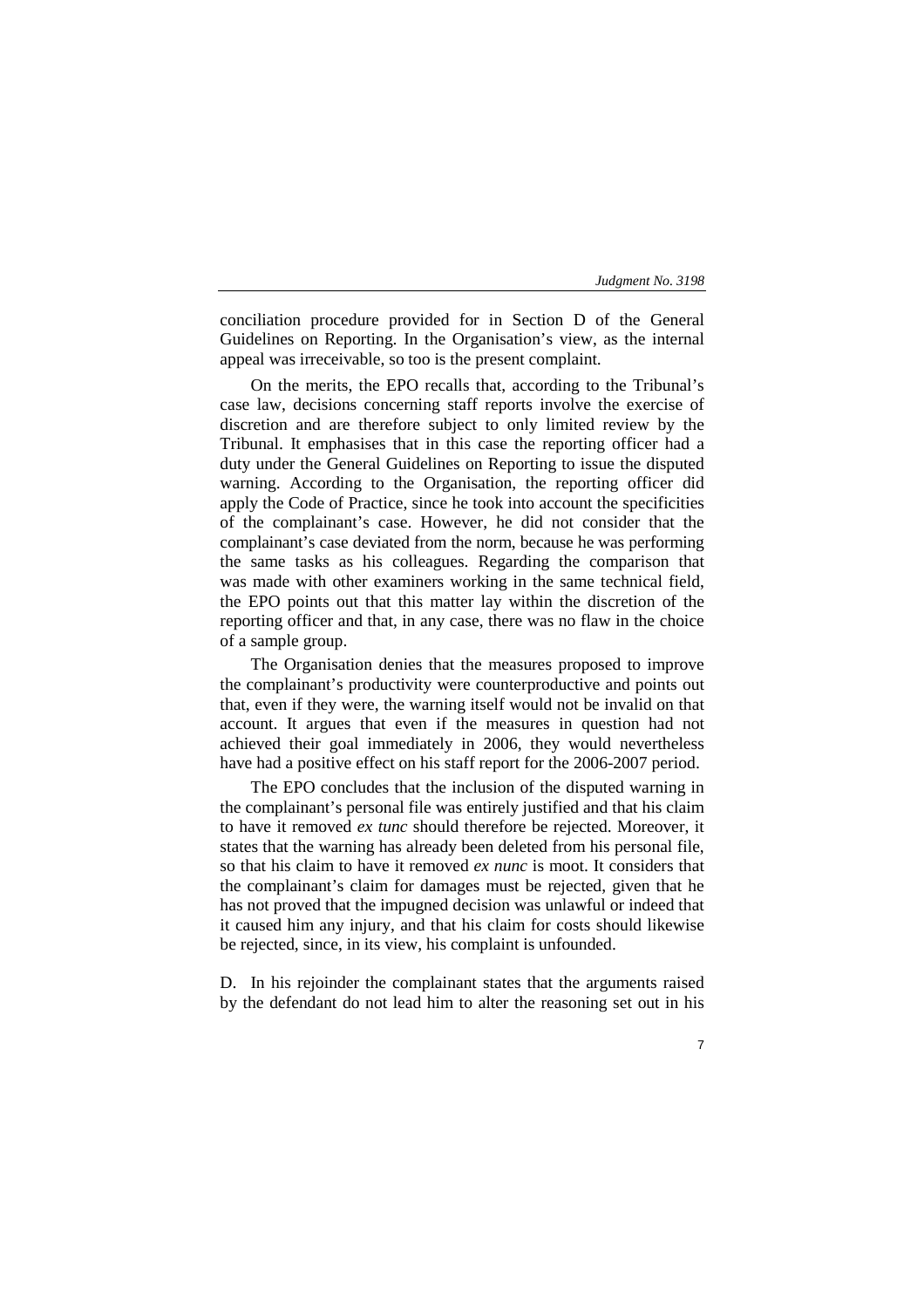complaint. In his view his complaint is receivable. On the merits he considers that, as the Organisation alone has access to all the relevant productivity data, it bears the burden of proving that the Code of Practice was applied, and in this case it has failed to do so. He contends that he is entitled to moral damages because the inclusion of the warning in his personal file caused him to sustain severe psychological pressure, anxiety and physical stress in both his professional and personal life.

E. In its surrejoinder the EPO maintains its position in full.

## CONSIDERATIONS

1. The complainant challenges the decision of 10 December 2009 and, ultimately, the "written warning" contained in the letter to him from the reporting officer, dated 4 September 2006. The first relief which he claims is an order from the Tribunal to remove this warning *ex tunc* from his personal file, so that any hint of its existence is deleted as if it never existed. In the alternative, he seeks an order removing the warning from his personal file *ex nunc*. In the third place, the complainant claims damages, including moral damages, and the reimbursement of his costs in these proceedings.

2. Setting out the contents of the e-mail of 20 July 2006 – which contained the initial warning – in detail would provide a perspective of its tone and intent. It stated as follows:

"Dear E.,

as discussed in our interview today, I would like to confirm in written form following points:

- there is no question as to [whether] you work hard, however the results of this work, i.e. 21 searches and 6 examinations for 97 days of core time in jan-june 2006 are not sufficient and could lead to a box marking less than good in productivity by [the] end of the reporting period. Indeed, an extrapolation, considering the expected core time for this year, very similar to the one used last year, would lead to about 42 searches and 12 examinations, well below the 51 searches and 20 examinations of 2005,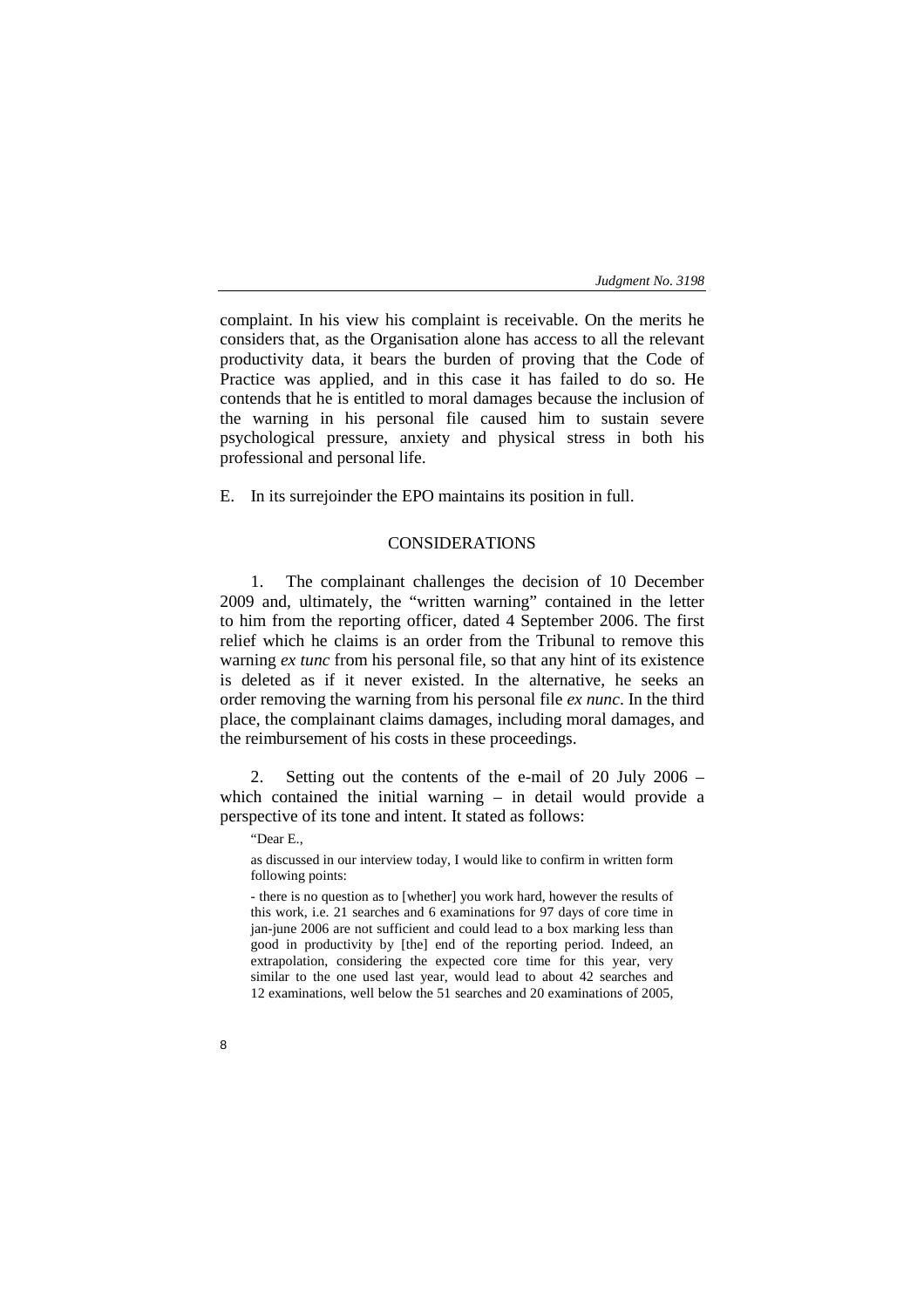9

which were already, as stated in your staff report [for] 2004-2005, at the lower part of good with a productivity factor of 0.7.

- you asked for comparative data and I will, as soon as I reach him, contact [Mr H.] to get data from the GO1N21 examiners,

- you consider a one month exchange with an examiner of the field in [Münich] or [The Hague] as difficult for private reasons right now,

- in order to support you to improve your efficiency, such that the time you invest in your work produces more focused results, we agree, also with Stephan, that you would for an approximate period of about three months check each action with him, at the time where you think your strategy is established, in order to get hints as to what could be done more efficiently. The purpose is to improve your efficiency. For each consultation, the order of magnitude should be a few to some minutes. I provide each of you with a budget of 5 days of B330 peer-to-peer budget in [the electronic workflow monitoring system] to support this investment.

I wish you every success in improving your efficiency and never hesitate to ask me for help if you see the need for it."

3. In effect, the reporting officer suggested measures for the improvement of the complainant's productivity and offered assistance. The reporting officer sent a copy of this e-mail, and, later, a copy of his letter dated 4 September 2006, which confirmed it, to the Personnel Directorate, with a request that they should be added to the complainant's personal file. It is noteworthy that Article 32, paragraph 1, of the Service Regulations, which is under the heading "Personal file", states as follows:

"The personal file of a permanent employee shall contain:

- a) all documents relating to his administrative position and all reports relating to his ability, efficiency and conduct;
- b) any comments by him on such documents and reports."

Part 2 of Circular No. 262 setting out guidelines on personal files for EPO employees also provides that a written warning associated with staff reports is to be contained in Section D of a staff member's personal file.

4. In short, the complainant contends that the decision to issue the warning was illegal because of the reporting officer's defective application of the relevant guidelines for productivity assessment, in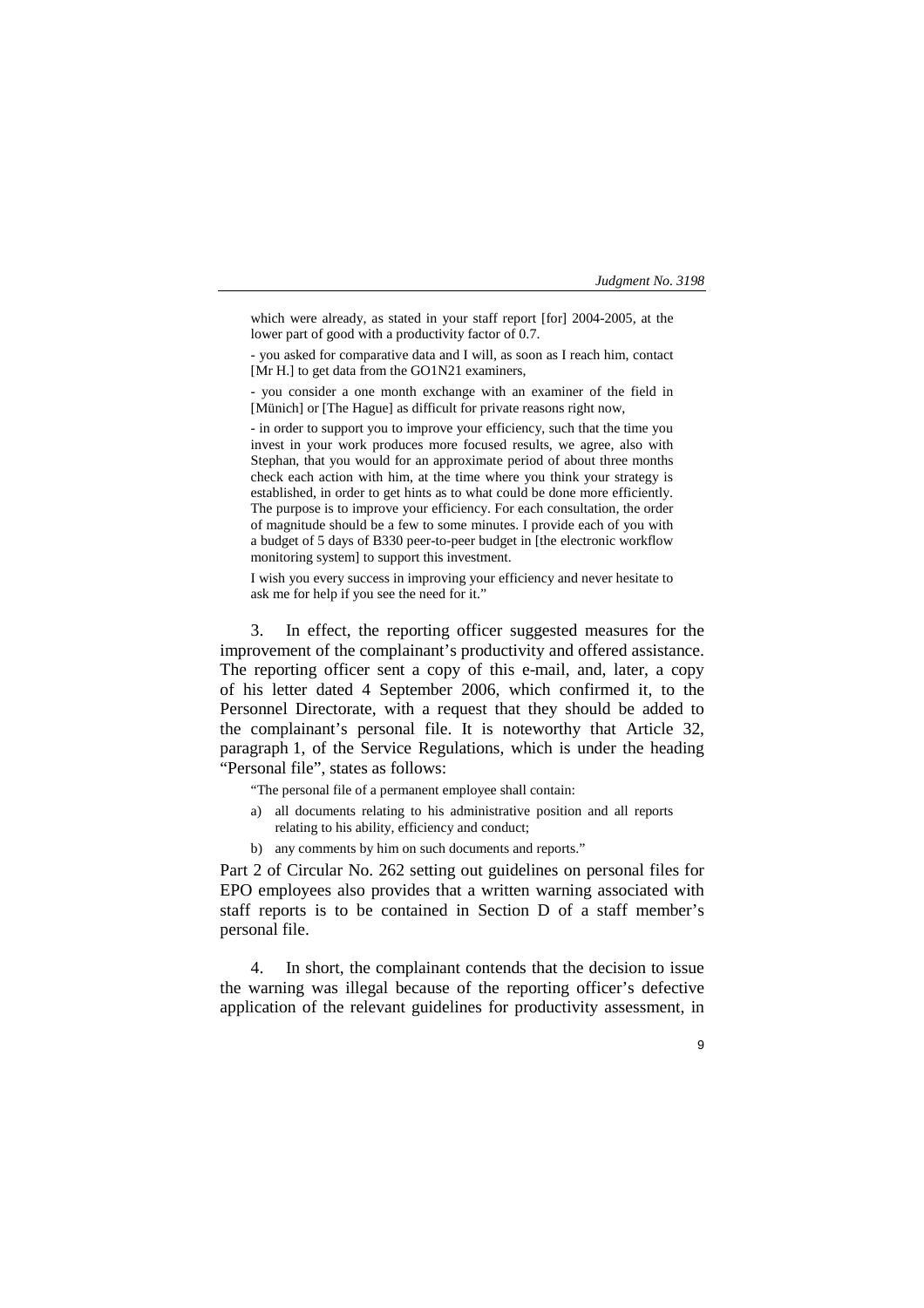particular the Code of Practice. He also contends that the calculations which the reporting officer used to determine that he risked receiving an assessment of "less than good" were faulty and did not follow the applicable rules. Further, he complains that his comments regarding his productivity were either disregarded or inadequately acknowledged, and that the warning damaged his image and caused him unbearable stress at work and in his family environment. He insists that through all of this he suffered from fear and serious concerns over his professional future, and that the injury thus caused entitles him to damages and costs.

5. It is clear that the disputed warning was given in the context and during the course of a staff assessment report. Section A, paragraph 1, of the General Guidelines on Reporting contained in Circular No. 246 and Article 47(1) of the Service Regulations inform the procedures for this. Paragraph 2 of Section A of the General Guidelines states that the general aim of the reporting system is to ensure that the performance and abilities of a staff member are fairly and objectively evaluated so that the staff member would have a chance to move to more responsible work and secure access to a higher grade. Paragraph 3 of Section A states, inter alia, that in jobs where productivity is measured, relevant information must always be given. Section A then goes on to set out the procedure for assessment and signatures.

6. Section B of the Guidelines speaks specifically of filling in the standard form for assessment. Section C provides for the procedures that relate to the process by which the signatures and comments of the reporting officer, the countersigning officer and the staff member who is being assessed are obtained. It also provides for these processes where there is a disputed case and the requirement that the President of the Office or the Vice-President would eventually sign in the event that the report is no longer disputed. According to paragraph 3 of Part XI of Section C where the dispute continues, Section D of the Guidelines is applicable. Section D provides for a conciliation procedure. Paragraph 1 of that Section permits the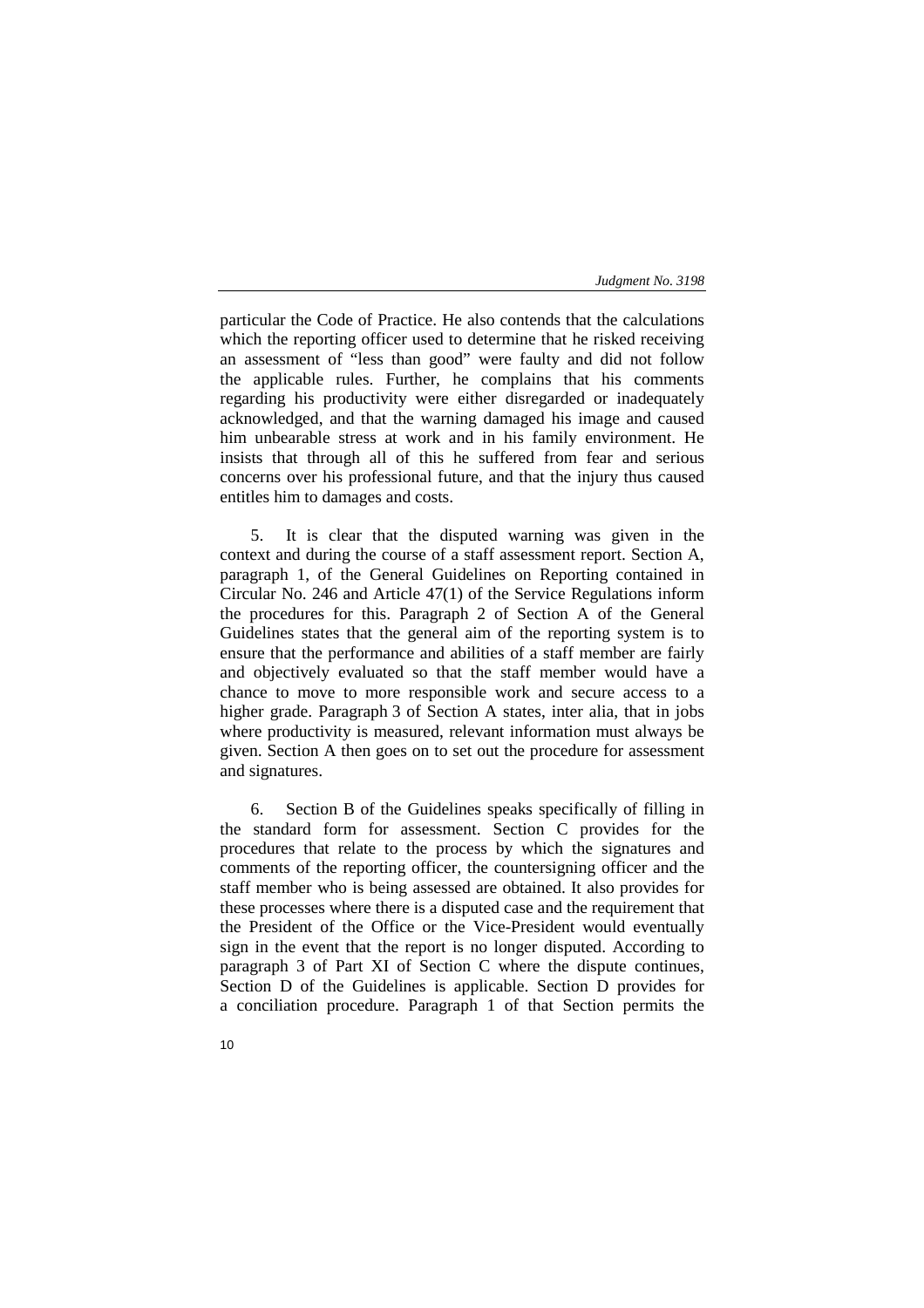President to appoint a mediator for cases still in dispute and for which the conciliation procedure has been requested by a staff member. The procedure is then outlined.

7. The EPO's first objection is on the threshold issue of receivability. It submits that the complaint is irreceivable in the first place, because the complainant was not adversely affected by the inclusion of the warning in his personal file. In the second place, it submits that the complaint is not receivable because it was not brought against a final decision and because the complainant had not exhausted the internal remedies available to him before he filed his complaint with the Tribunal. The defendant further submits that the complainant's claim to have the warning removed from his personal file *ex nunc* is moot, because the warning is no longer in his file.

8. It will be recalled that while the Internal Appeals Committee unanimously found that the appeal was receivable, the President of the Office decided that it was not. His reasons for this decision are summarised above, under A.

9. According to the EPO, a notification issued under Circular No. 246, Section A(6), second paragraph, does not constitute an act adversely affecting the complainant in the sense of Article 107(1) of the Service Regulations.

10. Section A, paragraph 6, of the General Guidelines on Reporting relevantly provides:

"A staff member will be notified as early as possible, with confirmation in writing, if he is in danger of receiving an overall marking or a marking for any aspect under review less than 'good' in order to give him a chance to improve before the end of the reporting period; the person reported upon and the Reporting Officer concerned are working together towards that end. All the relevant written notifications, their receipt acknowledged by the staff member, will be copied to the relevant Countersigning Officer."

11. It is common ground that it was in accordance with this provision that the reporting officer sent the complainant what was,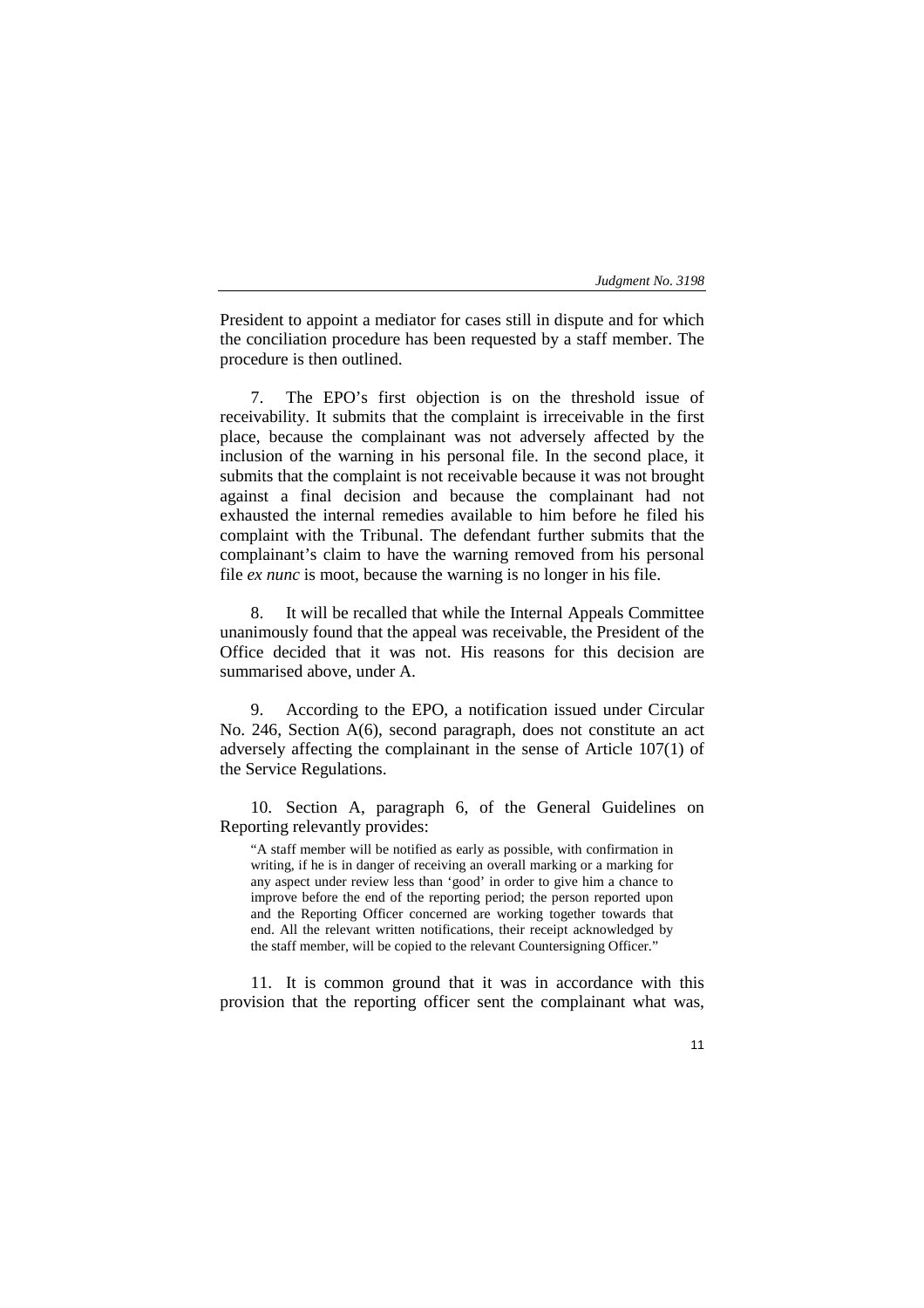in effect, a "written notification", on 20 July 2006. The e-mail notification of that date is, of itself, not significant in these present proceedings because the Personnel Directorate had informed the complainant, by letter dated 26 September 2006, that the e-mail had not been and would not be added to his personal file. However, the letter of 4 September 2006 informed the complainant that the said letter would be added to his personal file. A subsequent letter to the complainant from the Personnel Directorate, dated 25 September 2006, informed him as follows:

"This is to inform you that I intend to add the original letter of the attached copy (Notification in accordance with the Guidelines on Reporting, Circ. No. 246 (A.6) – Written Warning- ) dated September 4, 2006 to your personal file."

12. The defendant insists that the notification had no adverse effect on the complainant and was only intended to give him a chance to improve his productivity before the end of the reporting exercise, i.e. 31 December 2007. The contents and tone of the e-mail of 20 July 2006, as confirmed in the letter of 4 September 2006, bear this out.

13. The case law is clear that a complaint will be irreceivable if a complainant is not adversely affected by the impugned decision. Accordingly, in the context of staff assessment reports, the Tribunal stated as follows in Judgment 1674, under consideration 6(a):

"a complaint is irreceivable when the decision at issue is not one that adversely affects the complainant. A decision is an act by an officer of an organisation which has a legal effect on the staff member's status: see Judgment 532 […]. The complainant suffers no injury from having to wait for a later decision which he may impugn, [...]. Similarly, an internal appeal, followed by a complaint, is not receivable when the organisation's rules prescribe some formality to be completed first (see Judgment 468 [...] concerning 'something which is only one step in a complex procedure and of which only the final outcome is subject to appeal')."

14. The Organisation indicated, in writing, on a number of occasions that the warning was not intended to be used for disciplinary purposes. The complainant suffered no injury, detriment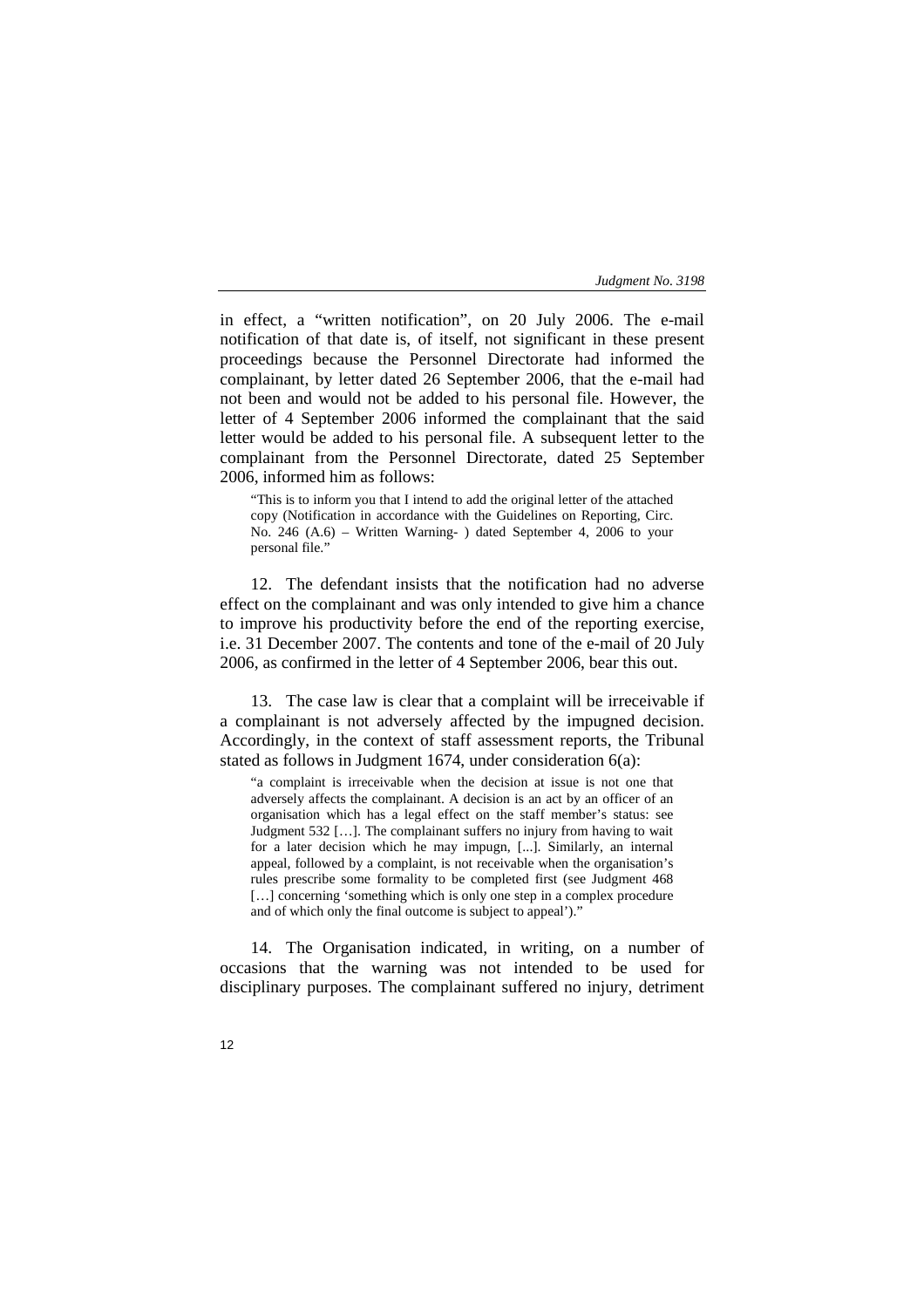or adverse effects as a result of the warning. The complaint is therefore irreceivable on this ground.

15. It is trite law that a complaint will not be receivable unless it is directed against a final decision or an implicit final decision. The complainant's staff report for 2006-2007 confirms that for that two-year period he received an overall rating of "good". It also indicates that the complainant signed the completed report on 2 June 2008, thus finalising the reporting process. The EPO therefore submits that when the complainant lodged his internal appeal on 17 October 2006, no final decision had yet been taken on the complainant's marking for the relevant reporting period. This submission is correct.

16. The warning entered in the complainant's personal file was a provisional measure taken during the course of the 2006 to 2007 reporting period. The final decision was made with the completion of the complainant's staff report, which he signed on 2 June 2008. The complaint is therefore also irreceivable on this ground.

17. The EPO also submits that at the time when the complainant brought his internal appeal in the EPO, and, subsequently, his complaint to the Tribunal, he had not exhausted the internal remedies that were open to him. This, according to the Organisation, is because the specific means provided by the Service Regulations to reach a solution in the event of a dispute over a staff report, namely a conciliation procedure under Section D of the General Guidelines on Reporting, were still open to him but he did not pursue them. The EPO therefore argues that the internal appeal was irreceivable, as the President decided, and that the complaint is accordingly irreceivable as well.

18. The need to exhaust the internal processes of an organisation is a requirement for receivability under Article VII, paragraph 1, of the Tribunal's Statute. The complainant did not embark upon the conciliation procedure provided for in Section D of the Guidelines. The case law of the Tribunal is quite clear on this. Accordingly, in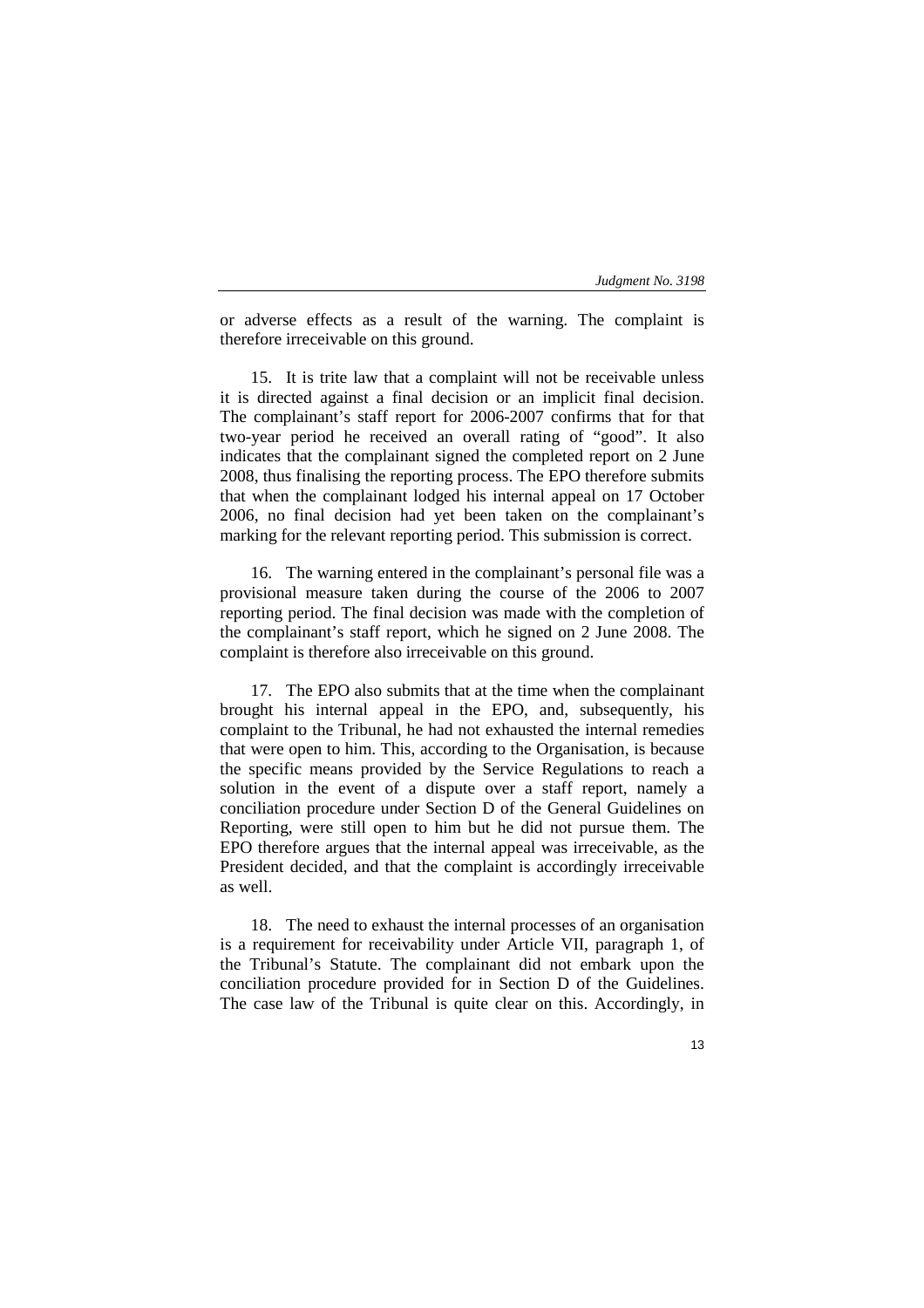Judgment 1144, under 7, the Tribunal stated that its review of a decision on a staff report:

"will be more limited because at the EPO there is a procedure for conciliation on staff reports and the Service Regulations allow the staff member to appeal to a joint committee made up of people who are closely familiar with the running of the Office."

19. The complainant insists that the Organisation is aware that no conciliation procedure is provided for any ongoing action unless it is finally reflected in the staff report. This, he states, would mean that an employee has no recourse where a written warning involves an abuse or distortion of facts.

20. The complainant should first have exhausted the internal processes of the EPO before he filed his complaint. Since he did not, his complaint is irreceivable on this ground as well.

21. The defendant asks the Tribunal to note that the e-mail of 20 July 2006 was never included in the complainant's personal file and that the warning, by way of the letter of 4 September 2006, has been withdrawn from his file. The EPO exhibited an e-mail from the Head of the Human Resources Section in The Hague, dated 18 June 2010, as evidence of this. In response, the complainant states that he requested the deletion of the warning *ex nunc* as early as December 2006 or by February 2008 at the latest, at the end of the period at which the productivity figures "imposed under threat had to be achieved". It seems obvious that the complainant is of the view that he filed his complaint before the letter of 4 September 2006 was withdrawn from his personal file, and that he is concerned that the removal does not enable him to obtain an order to remove it *ex tunc*.

22. The critical consideration, however, is that a cause of action no longer exists when the action that is complained of is withdrawn. Thus, the Tribunal stated as follows in Judgment 1394, under 4, in which the EPO was the defendant:

"At the date of filing […] the decision [the complainant] is impugning did indisputably cause [him] injury and he was free to challenge it as he saw

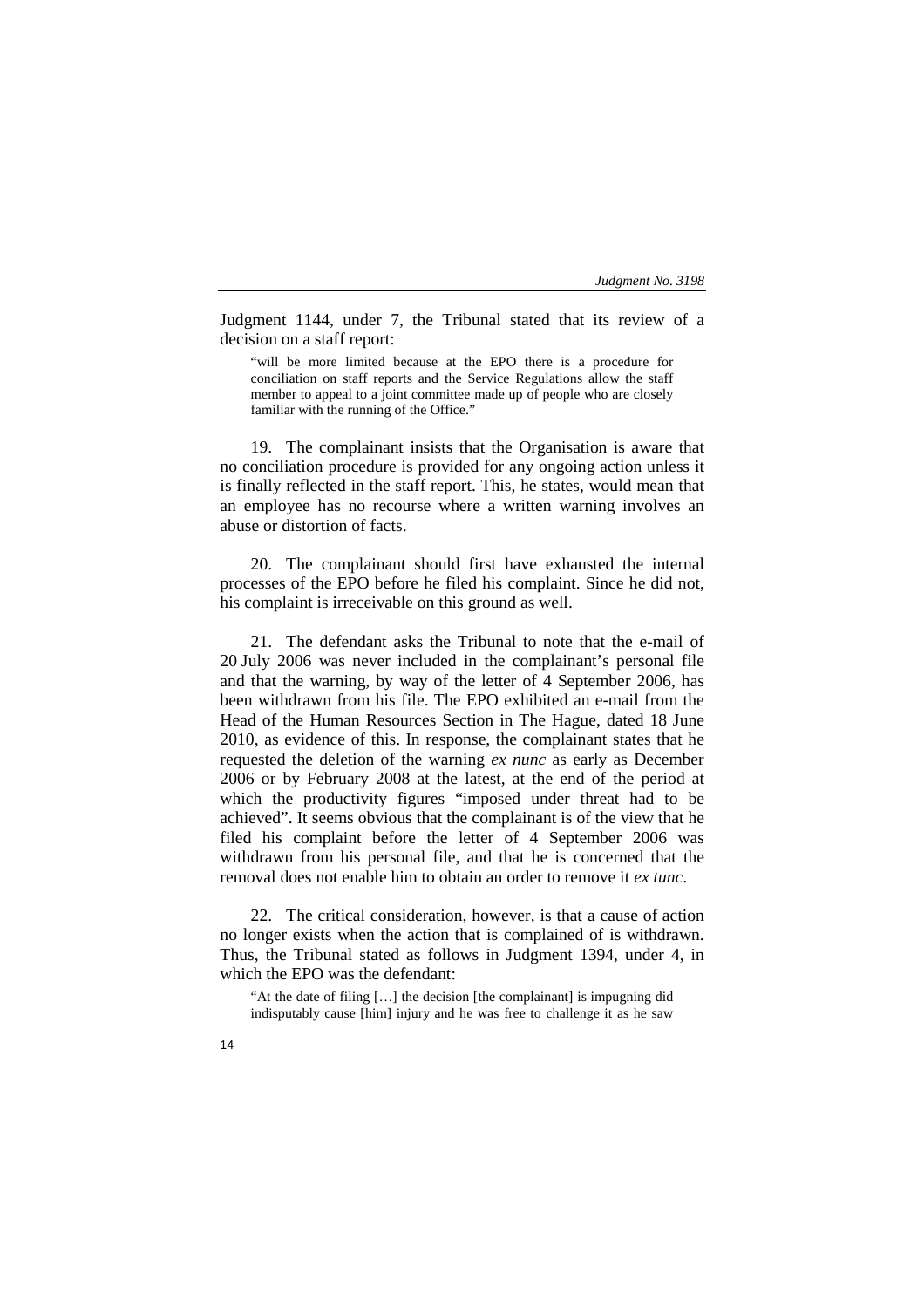fit. Yet, though his claim to quashing did then serve some purpose it no longer does so since at his own instance the decision has been withdrawn. There is of course no question of quashing a decision that no longer exists and therefore has no effect in law. So the claim to the quashing of the decision must fail."

23. Since the warning has been withdrawn from the complainant's personal file, there is now no cause of action which calls for adjudication by the Tribunal.

24. The complainant further contends that the inclusion of the warning in his personal file was arbitrary and illegal. He submits that he is entitled to an award of damages because the inclusion of the warning caused him to sustain severe psychological pressure, anxiety, and physical stress in his professional and personal life, and also caused him to lose confidence in his superiors.

25. However, as earlier indicated, the complaint must be dismissed on grounds that it is irreceivable. Moreover, there is now no cause of action. According to the case law of the Tribunal, no damages will be ordered where a decision does not hamper a career and the matter which was complained of has been withdrawn (see Judgment 1380, under 11).

26. Additionally, the warning was a mere declaration of intent that if the complainant's productivity did not improve by the end of the reporting period he could receive a productivity mark of "less than good". It thus caused no injury to the complainant and does not attract damages.

The complainant is not therefore entitled to an award of damages. Neither is he entitled to an award of costs since the complaint is to be dismissed and there is an absence of any circumstances which would entitle him to costs.

# **DECISION**

For the above reasons,

The complaint is dismissed.